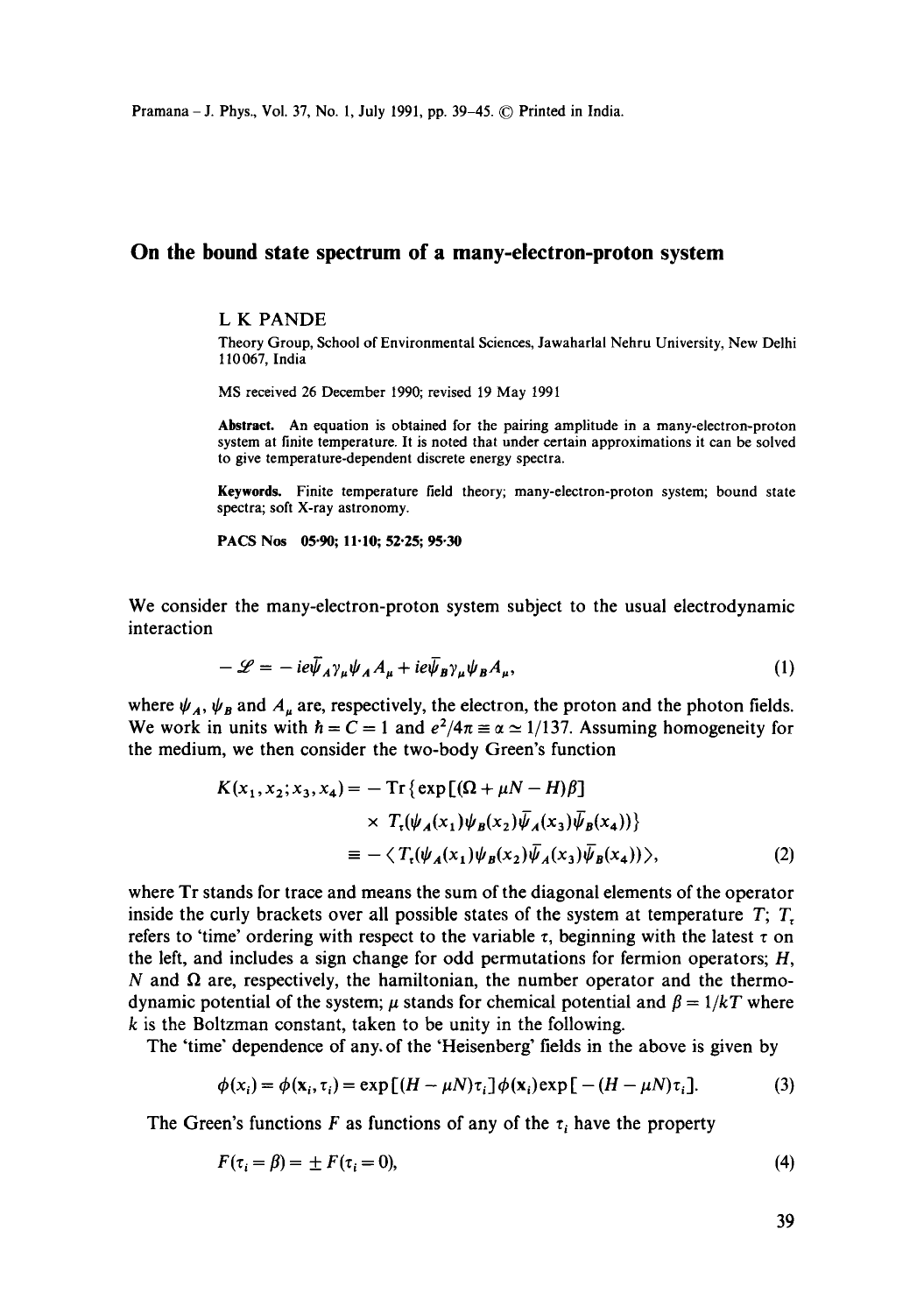40 *L K Pande* 

and for any  $\tau = \tau_i - \tau_j$ ,

$$
F(\tau < 0) = \pm F(\tau + \beta),\tag{5}
$$

with the sign  $+ (-)$  when the  $\tau$ 's are associated with boson (fermion) operators. These functions can be Fourier summed with only even (odd) components for the boson (fermion) case (Abrikosov *et al* 1974; Fetter and Walecka 1971).

Going over to the interaction representation, we have

$$
K(x_1, x_2; x_3, x_4) = \text{Tr} \frac{\{\exp[(\mu N - H_0)\beta] T_t(\psi_A^I(x_1)\psi_B^I(x_2)\overline{\psi}_A^I(x_3)\overline{\psi}_B^I(x_4)S)\}}{\text{Tr}\{\exp[(\mu N - H_0)\beta]S\}}
$$
  

$$
= \frac{\langle T_t(\psi_A^I(x_1)\psi_B^I(x_2)\overline{\psi}_A^I(x_3)\overline{\psi}_B^I(x_4)S\rangle_0}{\langle S\rangle_0},
$$
 (6)

where  $\psi^I$  are now field operators in the interaction representation and the averaging is done over the states of the system with noninteracting particles. Further,

$$
S = S(\beta, 0) = \sum_{n=0}^{\infty} \frac{(-1)^n}{n!} \int_0^{\beta} \cdots \int_0^{\beta} d\tau_1 \cdots d\tau_n T_{\tau}(H_I(\tau_1) H_I(\tau_2) \cdots H_I(\tau_n)), \quad (7)
$$

where  $H<sub>I</sub>$  again refers to the interaction representation. The perturbation series for the Green's function  $K$  is thus given by

$$
K(x_1, x_2; x_3, x_4) = {1 \over \langle S \rangle_0} \sum_{n=0}^{\infty} {(-1)^n \over n!} \int_0^{\beta} \cdots \int_0^{\beta} d\tau'_1 \cdots d\tau'_n
$$
  
 
$$
\times \langle T_t(\psi'_A(x_1)\psi'_B(x_2))\overline{\psi}'_A(x_3)\overline{\psi}'_B(x_4)
$$
  
 
$$
\times H_I(\tau'_1)H_I(\tau'_2) \cdots H_I(\tau'_n)\rangle_0.
$$
 (8)

Expanding in powers of the coupling constant  $e$ , and at the same time making use of the generalized Wick theorem, we can write (8) in the form

$$
K(x_1, x_2; x_3, x_4) = G^A(x_1, x_3)G^B(x_2, x_4) + e^2 \int dx_5 \int dx_6 G^A(x_1, x_5) \gamma_{\mu}^{[A]} \times G^B(x_2, x_6) \gamma_{\mu}^{[B]} D(x_5, x_6) G^A(x_5, x_3) G^B(x_6, x_4)
$$
  
+ ......, (9)

where the integrations over  $x_5 = (\mathbf{x}_5, \tau_5)$  and  $x_6 = (\mathbf{x}_6, \tau_6)$  mean integrations over all space as usual and over  $\tau_5$  and  $\tau_6$  between 0 and  $\beta$ .  $G^A$ ,  $G^B$  and D are the free-particle Green's functions or the 'propagators':

$$
G^{A}(x, y) = G^{A}(x - y) = \langle T_{t}(\psi_{A}^{I}(x)\overline{\psi}_{A}^{I}(y)) \rangle_{0},
$$
  
\n
$$
G^{B}(x, y) = G^{B}(x - y) = \langle T_{t}(\psi_{B}^{I}(x)\overline{\psi}_{B}^{I}(y)) \rangle_{0},
$$
  
\n
$$
D_{\mu\nu}(x, y) = D_{\mu\nu}(x - y) = \langle T_{t}(A_{\mu}^{I}(x)A_{\nu}^{I}(y)) \rangle_{0}.
$$
\n(10)

The electron propagator  $G<sup>A</sup>(r, \tau)$  is, for instance, given by

$$
G^{A}(\mathbf{r},\tau) = \frac{T}{(2\pi)^{3}} \int d\mathbf{p} \sum_{n} \exp(i\mathbf{p} \cdot \mathbf{r} - i w_{n} \tau) G^{A}(\mathbf{p}, w_{n}),
$$
 (11)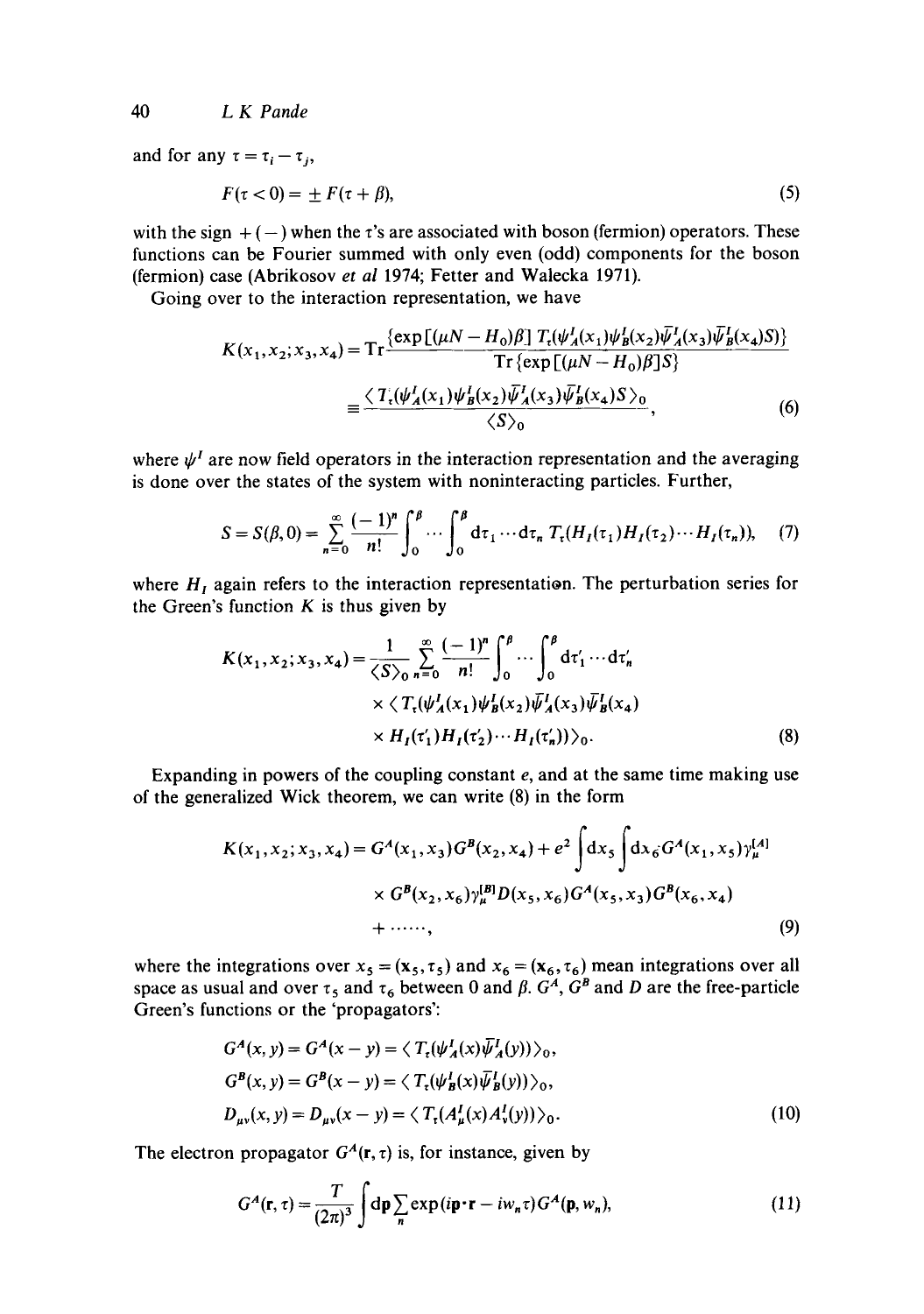*Many-electron-proton system* 41

$$
G^{A}(\mathbf{p}, w_{n}) = \frac{1}{i\gamma \cdot \mathbf{p} - \gamma_{4}(iw_{n} + \bar{\mu}_{A}) + m_{A}}
$$

$$
= \frac{i\gamma \cdot \mathbf{p} - \gamma_{4}(iw_{n} + \bar{\mu}_{A}) - m_{A}}{(iw_{n} + \bar{\mu}_{A})^{2} - E_{p}^{2}}
$$
(12)

where  $\bar{\mu}_A$  is the chemical potential for the electron species in the medium,  $E_p =$  $(p^2 + m_A^2)^{1/2}$  and

$$
w_n = (2n+1)\pi T; \quad n = 0, \pm 1, \pm 2, \dots \tag{13}
$$

A similar expression holds for  $G^B(r, \tau)$ —we only have to replace  $m_A$  and  $\bar{\mu}_A$  by  $m_B$ and  $\bar{\mu}_B$  in the above. The photon propagator is given by

$$
D_{\mu\nu}(\mathbf{r}, \tau) = \delta_{\mu\nu} \frac{T}{(2\pi)^3} \int d\mathbf{p} \sum_{n} \exp(i\mathbf{p} \cdot \mathbf{r} - i w_n \tau) D(\mathbf{p}, w_n)
$$
  
\n
$$
\equiv \delta_{\mu\nu} D(\mathbf{r}, \tau),
$$
\n(11a)

$$
D(\mathbf{p}, w_n) = \frac{1}{w_n^2 + |\mathbf{p}|^2},
$$
\n(12a)

$$
w_n = 2n\pi T; \quad n = 0, \pm 1, \pm 2, \dots \tag{13a}
$$

Using the 'propagator' approach, eq. (9) can be analysed in terms of Feynman diagrams. There is then a complete parallel between the present case and the one in the normal zero-temperature field theory [Salpeter and Bethe 1951; Gell-Mann and Low 1951]. We then immediately see that the perturbation series can be summed to give an integral equation. Working in the ladder approximation, we get

$$
K(x_1, x_2; x_3, x_4) = G^A(x_1, x_3)G^B(x_2, x_4) + e^2 \int dx_5 \int dx_6
$$
  
×  $G^A(x_1, x_5) \gamma_{\mu}^{[A]} G^B(x_2, x_6) \gamma_{\mu}^{[B]} D(x_5, x_6)$   
×  $K(x_5, x_6; x_3, x_4)$ . (14)

The ladder approximation can easily be dispensed with to get the exact integral equation, but the latter is not tractable and will therefore not be discussed here.

Equation (3) and the homogeneity of the medium yield the result that  $K(x_1, x_2; x_3, x_4)$ depends on  $x_i$  only through  $(X - X')$ , x and x' where

$$
X = \mu_A x_1 + \mu_B x_2, \quad X' = \mu_A x_3 + \mu_B x_4, \quad x = x_1 - x_2, \quad x' = x_3 - x_4 \tag{15}
$$

and

$$
\mu_A = \frac{m_A}{m_A + m_B}, \quad \mu_B = \frac{m_B}{m_A + m_B}.
$$
\n(15a)

We may therefore write

$$
K(x_1, x_2; x_3, x_4) = \frac{T^3}{(2\pi)^6} \iiint \mathrm{dp}_1 \, \mathrm{dp}_2 \, \mathrm{dp}_3 \sum_{n_1} \sum_{n_2} \sum_{n_3} \exp[i\mathbf{p}_1(\mathbf{X} - \mathbf{X}')] - i w_{n_1} (\tau_x - \tau_{x'}) \, ] \exp[i\mathbf{p}_2 \cdot \mathbf{x} - i w_{n_2} \tau] \times \exp[-i\mathbf{p}_3 \cdot \mathbf{x}' + i w_{n_3} \tau'] K(\mathbf{p}_1, \mathbf{p}_2, \mathbf{p}_3; w_{n_1}, w_{n_2}, w_{n_3}), \tag{16}
$$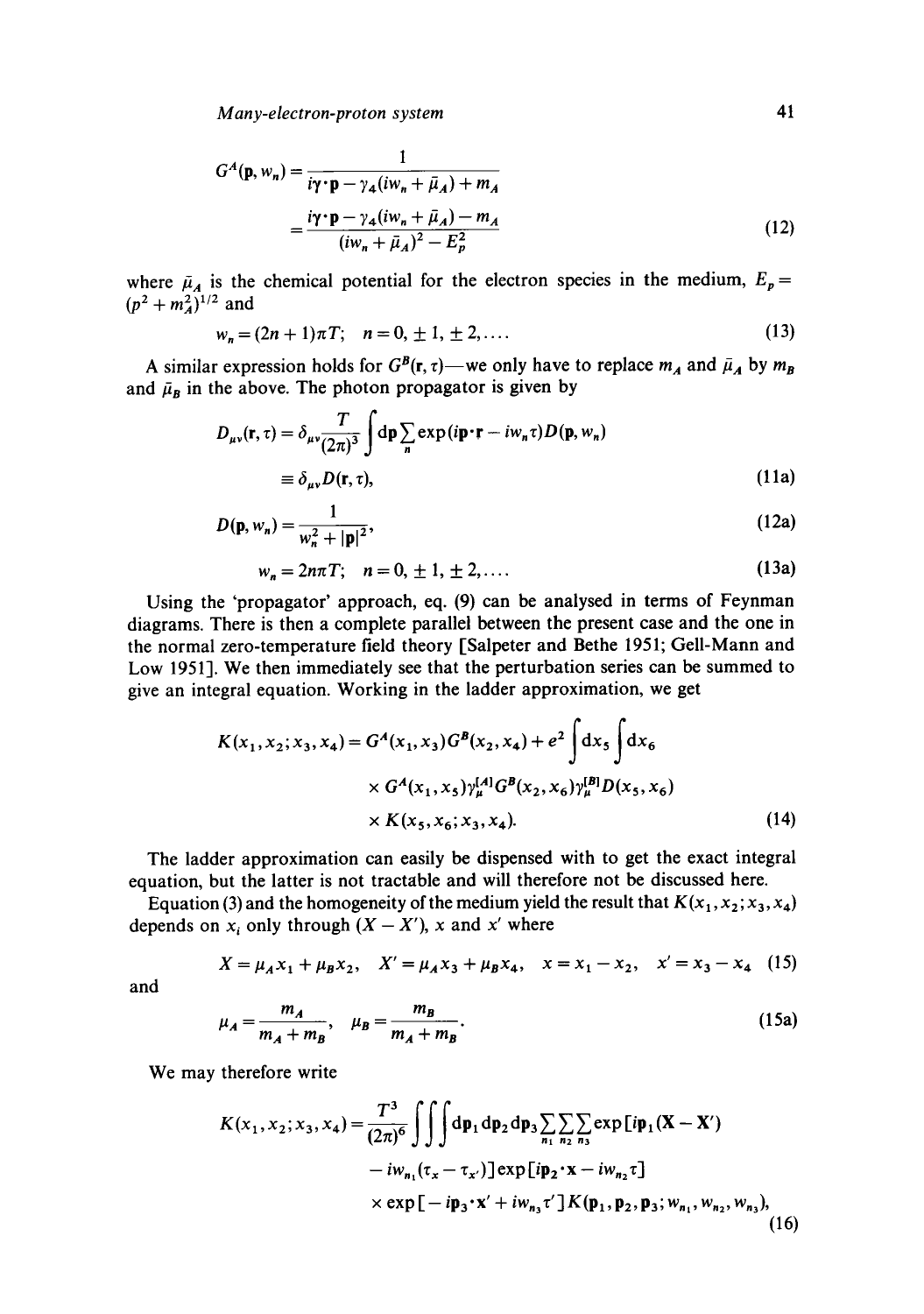where we have put

$$
\tau_x = \mu_A \tau_1 + \mu_B \tau_2, \quad \tau_{x'} = \mu_A \tau_3 + \mu_B \tau_4, \quad \tau = \tau_1 - \tau_2, \quad \tau' = \tau_3 - \tau_4. \tag{17}
$$

We can Fourier transform (14) to get

$$
K(\mathbf{p}_1, \mathbf{p}_2, \mathbf{p}_3; w_{n_1}, w_{n_2}, w_{n_3}) = \frac{1}{T} \delta^3(\mathbf{p}_2 - \mathbf{p}_3) \delta w_{n_2}, w_{n_3} G^A(\mu_A \mathbf{p}_1 + \mathbf{p}_2, \mu_A w_{n_1} + w_{n_2})
$$
  
\n
$$
\times G^B(\mu_B \mathbf{p}_1 - \mathbf{p}_2, \mu_B w_{n_1} - w_{n_2})
$$
  
\n
$$
+ \frac{T}{(2\pi)^3} e^2 \int d\mathbf{p} \sum_n G^A(\mu_A \mathbf{p}_1 + \mathbf{p}_2, \mu_A w_{n_1} + w_{n_2})
$$
  
\n
$$
\times \gamma_{\mu}^{(A)} G^B(\mu_B \mathbf{p}_1 - \mathbf{p}_2, \mu_B w_{n_1} - w_{n_2}) \gamma_{\mu}^{(B)}
$$
  
\n
$$
\times D(\mathbf{p}_2 - \mathbf{p}, w_{n_2} - w_n) K(\mathbf{p}_1, \mathbf{p}, \mathbf{p}_3; w_{n_1}, w_n, w_{n_3}).
$$
\n(18)

Note that  $n_1$  here takes even values and all other *n*'s take odd values.

We now observe that for any given system the average of an operator taken over the grand canonical ensemble at temperature  $T$  can be replaced by its average over the stationary state with energy  $E$  equal to the average energy of the system at that temperature [Gorkov 1958]. So we consider

$$
K(x_1, x_2; x_3, x_4) = -\langle n | T_{\tau}(\psi_A(x_1)\psi_B(x_2))\overline{\psi}_A(x_3)\overline{\psi}_B(x_4) | n \rangle. \tag{19}
$$

For  $\tau_1$ ,  $\tau_2 > \tau_3$ ,  $\tau_4$ , we get

$$
K(x_1, x_2; x_3, x_4) = -\sum_{m} \langle n | T_{\mathfrak{r}}(\psi_A(x_1)\psi_B(x_2))|m\rangle \langle m | T_{\mathfrak{r}}(\bar{\psi}_A(x_3)\bar{\psi}_B(x_4))|n\rangle, \tag{20}
$$

where the state  $|m\rangle$  has one more A and one more B particle than the state  $|n\rangle$ . If the energies of these states are  $E_m$  and  $E_n$ , respectively, we can write

$$
E_m = E_n + \bar{\mu}_A + \bar{\mu}_B + \varepsilon \tag{21}
$$

where  $\varepsilon > (m_A + m_B)$ , except if we have a bound state situation.

The dependence on  $x_i$ 's can easily be factored in (20) to give

$$
\langle n | T_{\epsilon}(\psi_A(x_1)\psi_B(x_2))|m\rangle = \frac{1}{\sqrt{v}} \exp[i\mathbf{p}_1 \cdot \mathbf{X} - \varepsilon \tau_x] F_{p_1,\epsilon}(\mathbf{x},\tau),
$$
  

$$
\langle m | T_{\epsilon}(\bar{\psi}_A(x_3)\bar{\psi}_B(x_4))|n\rangle = \frac{1}{\sqrt{v}} \exp[-i\mathbf{p}_1 \cdot \mathbf{X}' + \varepsilon \tau_{x'}] \bar{F}_{p_1,\epsilon}(\mathbf{x}',\tau').
$$
 (22)

We now extract out the contribution to (20) corresponding to the bound state situation. We get

$$
K(x_1, x_2; x_3, x_4) = \tilde{K}(x_1, x_2; x_3, x_4) + \cdots, \n\tilde{K}(x_1, x_2; x_3, x_4) = \frac{-1}{(2\pi)^3} \int \frac{d\mathbf{p}_1}{2\varepsilon_{p_1}} \exp[i\mathbf{p}_1 \cdot (\mathbf{X} - \mathbf{X}') - \varepsilon_{p_1}\tilde{\tau}] \n\times F_{p_1, \varepsilon_{p_1}}(\mathbf{x}, \tau) \cdot \overline{F}_{p_1, \varepsilon_{p_1}}(\mathbf{x}', \tau'); \quad \tilde{\tau} = \tau_x - \tau_{x'}.
$$
\n(23)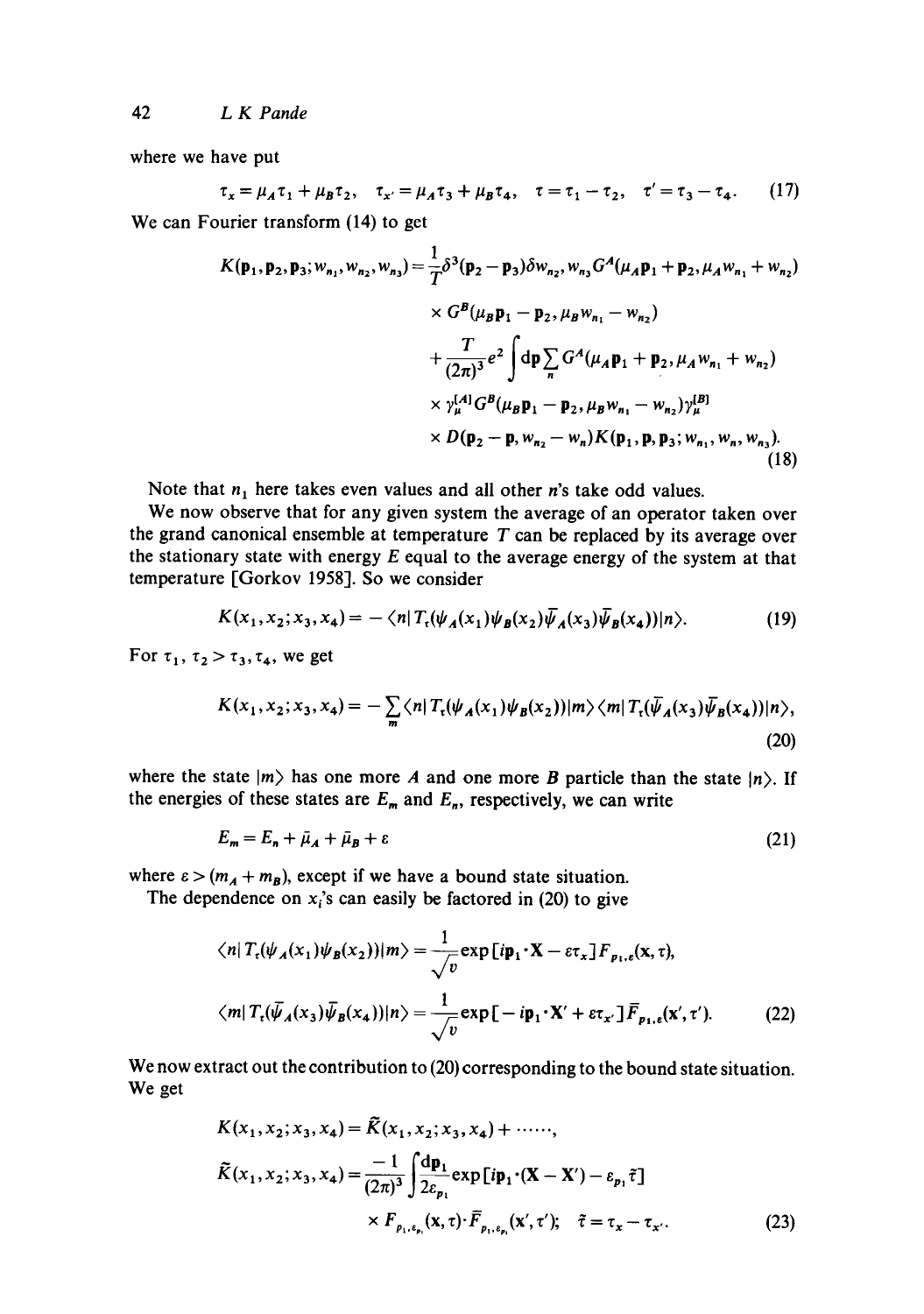Keeping in mind the periodicity in the various  $\tau$ -variables [see (5)], we can now Fourier expand  $\tilde{K}$ . We get

$$
\tilde{K}(x_1, x_2; x_3, x_4) = \frac{-T}{(2\pi)^3} \int \frac{d\mathbf{p}_1}{2\varepsilon_{p_1}} \sum_{n_1} \exp[i\mathbf{p}_1 \cdot (\mathbf{X} - \mathbf{X}') - i w_{n_1} \tilde{\tau}]
$$
\n
$$
\times G(w_{n_1}) F_{p_1, \varepsilon_{p_1}}(x, \tau) \overline{F}_{p_1, \varepsilon_{p_1}}(\mathbf{x}', \tau'), \tag{24}
$$

where

$$
G(w_{n_1}) = \int_0^\beta \exp\left[(iw_{n_1} - \varepsilon_{p_1})\tilde{\tau}\right]d\tilde{\tau} = \frac{\exp\left[-\varepsilon_{p_1}\beta\right] - 1}{iw_{n_1} - \varepsilon_{p_1}}.\tag{25}
$$

Further, we have

$$
F_{p_1, \varepsilon_{p_1}}(\mathbf{x}, \tau) = \frac{T}{(2\pi)^3} \int d\mathbf{p}_2 \sum_{n_2} \exp[i\mathbf{p}_2 \cdot \mathbf{x} - i w_{n_2} \tau] \cdot F_{p_1, \varepsilon_{p_1}}(\mathbf{p}_2, w_{n_2}),
$$
  

$$
\bar{F}_{p_1, \varepsilon_{p_1}}(\mathbf{x}', \tau') = \frac{T}{(2\pi)^3} \int d\mathbf{p}_3 \sum_{n_3} \exp[-ip_3 \cdot \mathbf{x}' + iw_{n_3} \tau'] \cdot \bar{F}_{p_1, \varepsilon_{p_1}}(\mathbf{p}_3, w_{n_3}).
$$
 (26)

We thus get

$$
K(\mathbf{p}_1, \mathbf{p}_2, \mathbf{p}_3; w_{n_1}, w_{n_2}, w_{n_3}) = \frac{-1}{(2\pi)^3} \frac{1}{2\varepsilon_{p_1}} \frac{(\exp[-\varepsilon_{p_1}\beta] - 1)}{(iw_{n_1} - \varepsilon_{p_1})} F_{p_1, \varepsilon_{p_1}}(\mathbf{p}_2, w_{n_2})
$$
  
 
$$
\times \overline{F}_{p_1, \varepsilon_{p_1}}(\mathbf{p}_3, w_{n_3}) + \cdots \qquad (27)
$$

where the terms not explicitly written on the right hand side are all regular at  $iw_{n_1} = \varepsilon_{p_1}$ , the analytic continuation from discrete  $iw_{n_1}$  to continuous w being implied.

We now multiply (18) by  $(iw_{n_1} - \varepsilon_{p_1})$  and take the limit  $iw_{n_1} \to \varepsilon_{p_1}$ . The inhomogeneous term drops out and we are left with

$$
F_{p_1, \varepsilon_{p_1}}(\mathbf{p}_2, w_{n_2}) = \frac{T}{(2\pi)^3} e^2 \int d\mathbf{p} \sum_n G^A \left( \mu_A \mathbf{p}_1 + \mathbf{p}_2, \frac{\mu_A \varepsilon_{p_1}}{i} + w_{n_2} \right)
$$
  
 
$$
\times \gamma_{\mu}^{[A]} G^B \left( \mu_B \mathbf{p}_1 - \mathbf{p}_2, \frac{\mu_B \varepsilon_{p_1}}{i} - w_{n_2} \right) \gamma_{\mu}^{[B]}
$$
  
 
$$
\times D(\mathbf{p}_2 - \mathbf{p}, w_{n_2} - w_n) F_{p_1, \varepsilon_{p_1}}(\mathbf{p}, w_n).
$$
 (28)

This equation for the pairing amplitude  $F_{n_1,\ell_1}(\mathbf{p}_2, w_{n_2})$  is an eigenvalue equation in  $\varepsilon_{p_1}$  and the eigenvalues of  $\varepsilon_{p_1}$  determine the bound state spectrum of the system.

On substituting for  $G<sup>A</sup>$  etc., we can write (28) more explicitly in the form

$$
F_{p_1,\varepsilon_{p_1}}(\mathbf{p}_2, w_{n_2}) = \frac{T}{(2\pi)^3} e^2 \int d\mathbf{p} \sum_{n}
$$
  
 
$$
\times \frac{1}{[\dot{\mathbf{i}}\gamma \cdot (\mathbf{p}_2 + \mu_A \mathbf{p}_1) - \gamma_4 (\mu_A \varepsilon_{p_1} + \dot{\mathbf{i}}w_{n_2} + \bar{\mu}_A) + m_A]^{[A]}} \gamma_{\mu}^{[A]}
$$
  
 
$$
\times \frac{1}{[-\dot{\mathbf{i}}\gamma \cdot (\mathbf{p}_2 - \mu_B \mathbf{p}_1) - \gamma_4 (\mu_B \varepsilon_{p_1} - \dot{\mathbf{i}}w_{n_2} + \bar{\mu}_B) + m_B]^{[B]}} \gamma_{\mu}^{[B]}
$$
  
 
$$
\times \frac{1}{|\mathbf{p}_2 - \mathbf{p}|^2 + (w_{n_2} - w_n)^2} F_{p_1, \varepsilon_{p_1}}(\mathbf{p}, w_n). \tag{29}
$$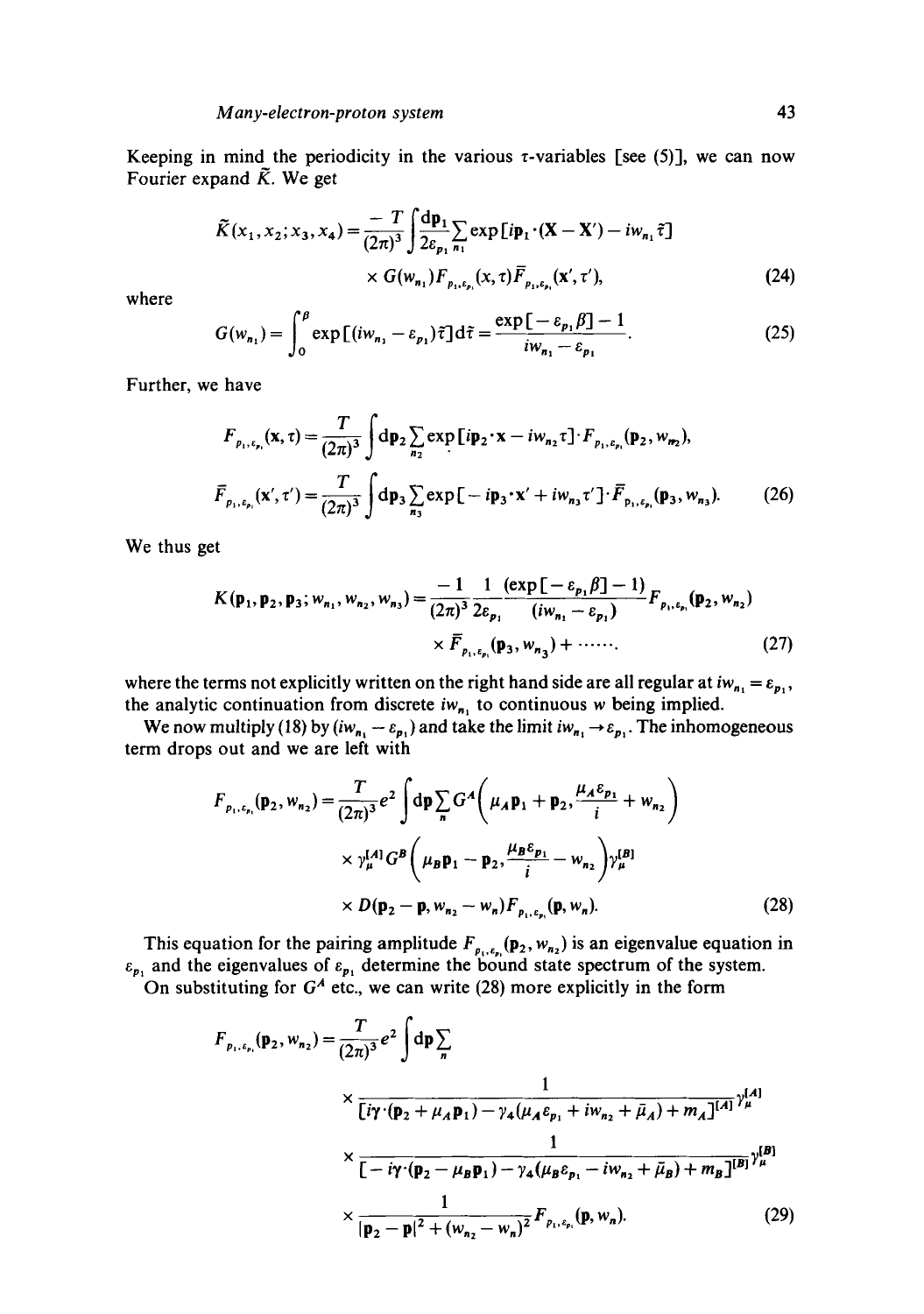44 *L K Pande* 

or simply as

$$
\begin{split} \left[ i\gamma \cdot (\mu_A \mathbf{p}_1 + \mathbf{p}_2) - \gamma_4 (\mu_A \varepsilon_{p_1} + i w_{n_2} + \bar{\mu}_A) + m_A \right]^{[A]} \\ &\times \left[ i\gamma \cdot (\mu_B \mathbf{p}_1 - \mathbf{p}_2) - \gamma_4 (\mu_B \varepsilon_{p_1} - i w_{n_2} + \bar{\mu}_B) + m_B \right]^{[B]} \cdot F_{p_1, \varepsilon_{p_1}}(\mathbf{p}_2, w_{n_2}) \\ &= \frac{T}{(2\pi)^3} e^2 \int d\mathbf{p} \sum_n \frac{\gamma_\mu^{[A]} \gamma_\mu^{[B]}}{(w_{n_2} - w_n)^2 + |\mathbf{p}_2 - \mathbf{p}|^2} F_{p_1, \varepsilon_{p_1}}(\mathbf{p}, w_n). \end{split} \tag{30}
$$

Let us now go over to a simplified situation in which  $P_1 = 0$ . This corresponds to the particles A and B moving in the medium with equal and opposite three-momenta. Let the pair-energy in that case be denoted by  $M$ . Equation (30) then takes the form

$$
[i\gamma \cdot \mathbf{p}_2 - \gamma_4(\mu_A M + i w_{n_2} + \bar{\mu}_A) + m_A]^{[A]}
$$
  
 
$$
\times [-i\gamma \cdot \mathbf{p}_2 - \gamma_4(\mu_B M - i w_{n_2} + \bar{\mu}_B) + m_B]^{[B]} \cdot F_M(\mathbf{p}_2, w_{n_2})
$$
  

$$
= \frac{T}{(2\pi)^3} e^2 \int d\mathbf{p} \sum_n \frac{\gamma_{\mu}^{[A]}\gamma_{\mu}^{[B]}}{(w_{n_2} - w_n)^2 + |\mathbf{p}_2 - \mathbf{p}|^2} \cdot F_M(\mathbf{p}, w_n).
$$
 (30a)

In the limit of instantaneous Coulomb interaction, the denominator on the right hand side reduces to  $|\mathbf{p}_2 - \mathbf{p}|^2$  and  $\gamma_{\mu}^{[H_1]} \gamma_{\mu}^{[H_2]}$  is replaced by  $\gamma_{\mu}^{[A_1]} \gamma_{\mu}^{[B]}$ . The expression on the left hand side can then be written as a function of  $p_2$  alone. Going over to nonrelativistic kinematics, we can then reduce (30a) to the form

$$
\phi_M(\mathbf{p}_2) = \frac{T}{(2\pi)^3} e^2 \int \frac{\mathrm{d}\mathbf{p}}{|\mathbf{p}_2 - \mathbf{p}|^2} \sum_n \frac{1}{(iw_n - \varepsilon_p^A + \mu_A w + \bar{\mu}_A)}
$$
  
 
$$
\times \frac{1}{(-iw_n - \varepsilon_p^B + \mu_B w + \bar{\mu}_B)} \phi_M(\mathbf{p}), \tag{31}
$$

where we have put

$$
M = m_A + m_B + w = m_A + m_B - |w|,
$$
  
\n
$$
\varepsilon_p^A = p^2 / 2m_A, \quad \varepsilon_p^B = p^2 / 2m_B.
$$
\n(32)

Performing the sum over  $n$  in (31), we obtain

$$
\varphi_M(\mathbf{p}_2) = \frac{\alpha}{4\pi^2} \int \frac{\mathrm{d}\mathbf{p}}{|\mathbf{p}_2 - \mathbf{p}|^2} \frac{Q_B(w, p^2)}{[w + \bar{\mu}_A + \bar{\mu}_B - p^2/2\mu]} \phi_M(\mathbf{p}),\tag{33}
$$

where

$$
Q_B(w, p^2) = \tanh\left(\frac{\mu_A w - \varepsilon_p^A + \bar{\mu}_A}{2T}\right) + \tanh\left(\frac{\mu_B w - \varepsilon_p^B + \bar{\mu}_B}{2T}\right).
$$
 (34)

Equations (31) and (33) have been proposed earlier [Malik *et al* 1989]. The derivation given here provides the correct many-body interpretation of these equations.

Equation (33) can be solved nonperturbatively in the high temperature regime to give temperature-dependent discrete energy spectra and has application to the soft X-ray emission data from the Sun and other hot bodies [Malik *et al* 1989].